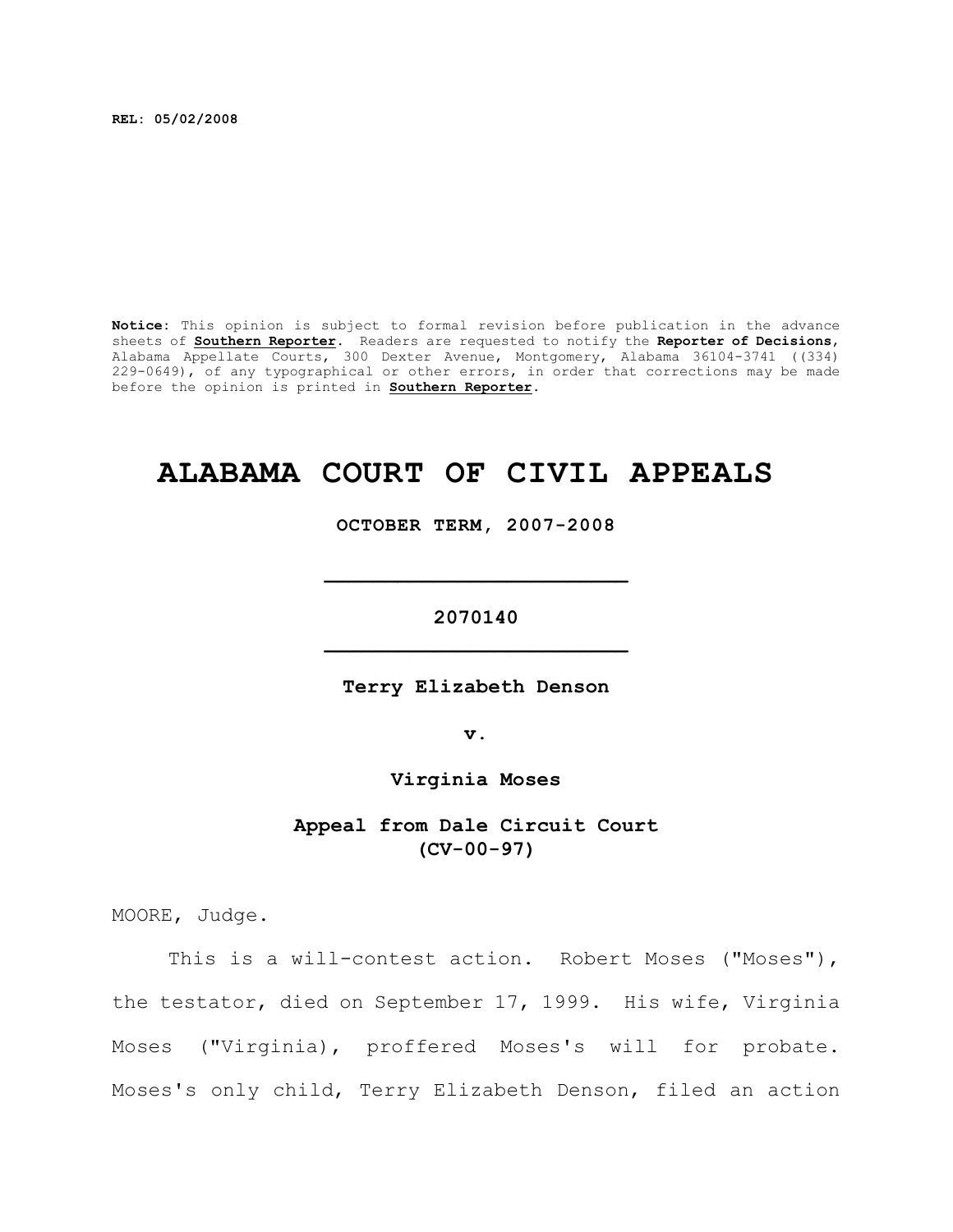contesting the will and challenging Moses's testamentary capacity to execute that will. The action was removed to the circuit court. Denson's challenge was heard before a jury but, before the action was submitted to the jury for consideration, the circuit court entered a judgment as a matter of law in favor of Virginia.

Denson appealed to the Alabama Supreme Court; that court transferred the appeal to this court, pursuant to  $\S$  12-2-7(6), Ala. Code 1975. On appeal, Denson argues that Moses lacked testamentary capacity at the time he executed the proffered will. We reverse.

## Background

Moses and Virginia married in January 1999. Moses executed a will in March 1999; he died in September 1999. After Moses's death, Virginia offered Moses's will for probate. Under the terms of that proffered will, Virginia was named as the executrix of Moses's estate and as the sole beneficiary of his estate. Denson was not mentioned in the will.

At the trial in this matter, the following witnesses testified: Dr. Calvin Reid, Moses's treating physician;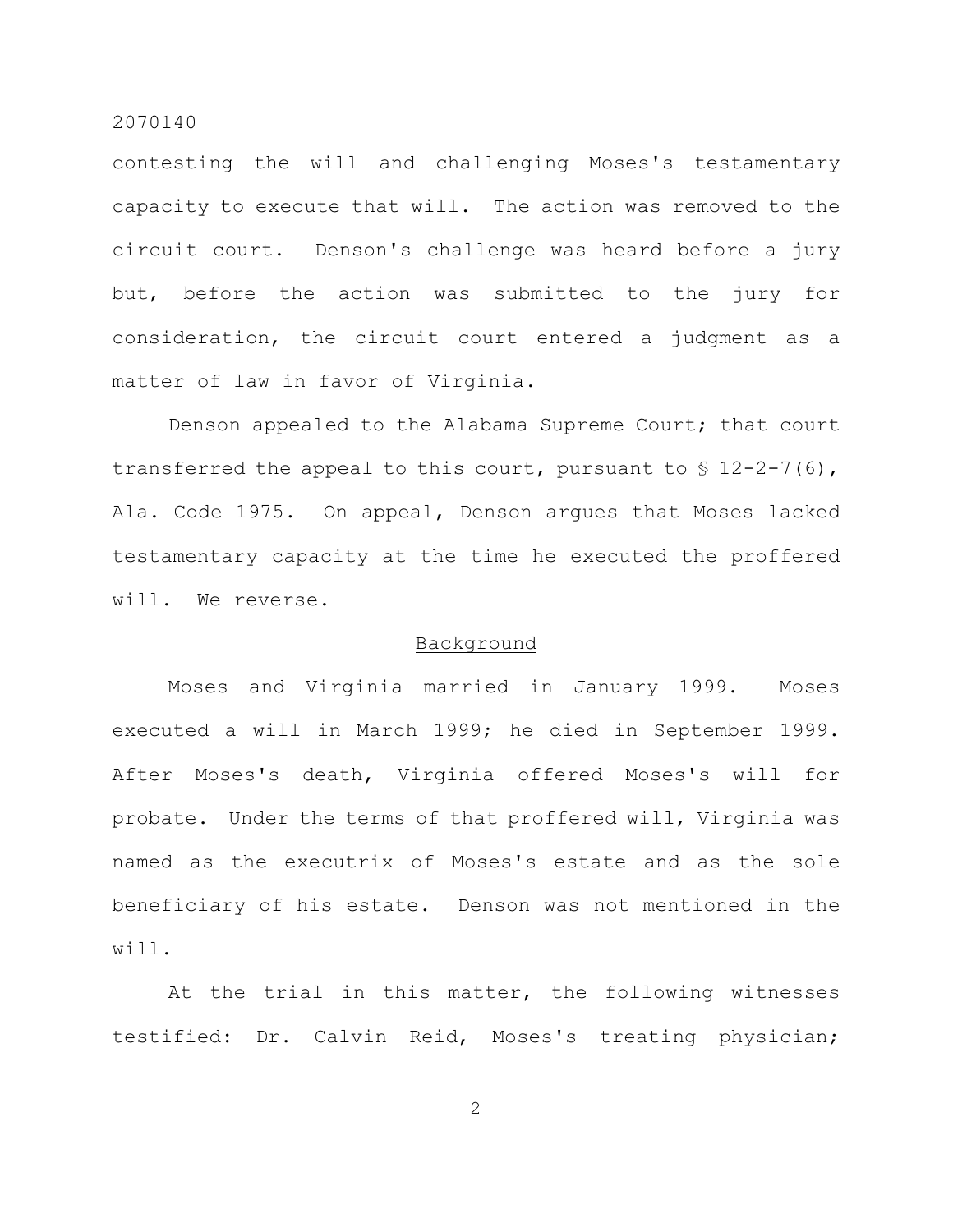Denson; and David Hogg, the attorney who drafted the will for Moses. Copies of Moses's medical records were also introduced into evidence.

The medical records introduced at the trial established that Moses had experienced some health issues during the 10 years before his death. In December 1992, Moses had been admitted to the hospital; at that time he was comatose, in critical condition, and was not expected to live. Physicians initially believed that he had suffered a stroke.

It was later discovered that Moses had not suffered a stroke but was suffering from renal failure due to untreated prostate cancer. He underwent surgery for the cancer. Because of the seriousness of his condition during that 1992 hospitalization, the hospital had contacted Denson as Moses's next of kin. It was undisputed that Moses and Denson had had a strained relationship for many years. According to Denson, upon arriving in Alabama to tend to Moses, she discovered that his home was in "awful" condition. She described dead mice around his bed, old food in the refrigerator, and bare dirt floors where bricks had once been. According to Denson, she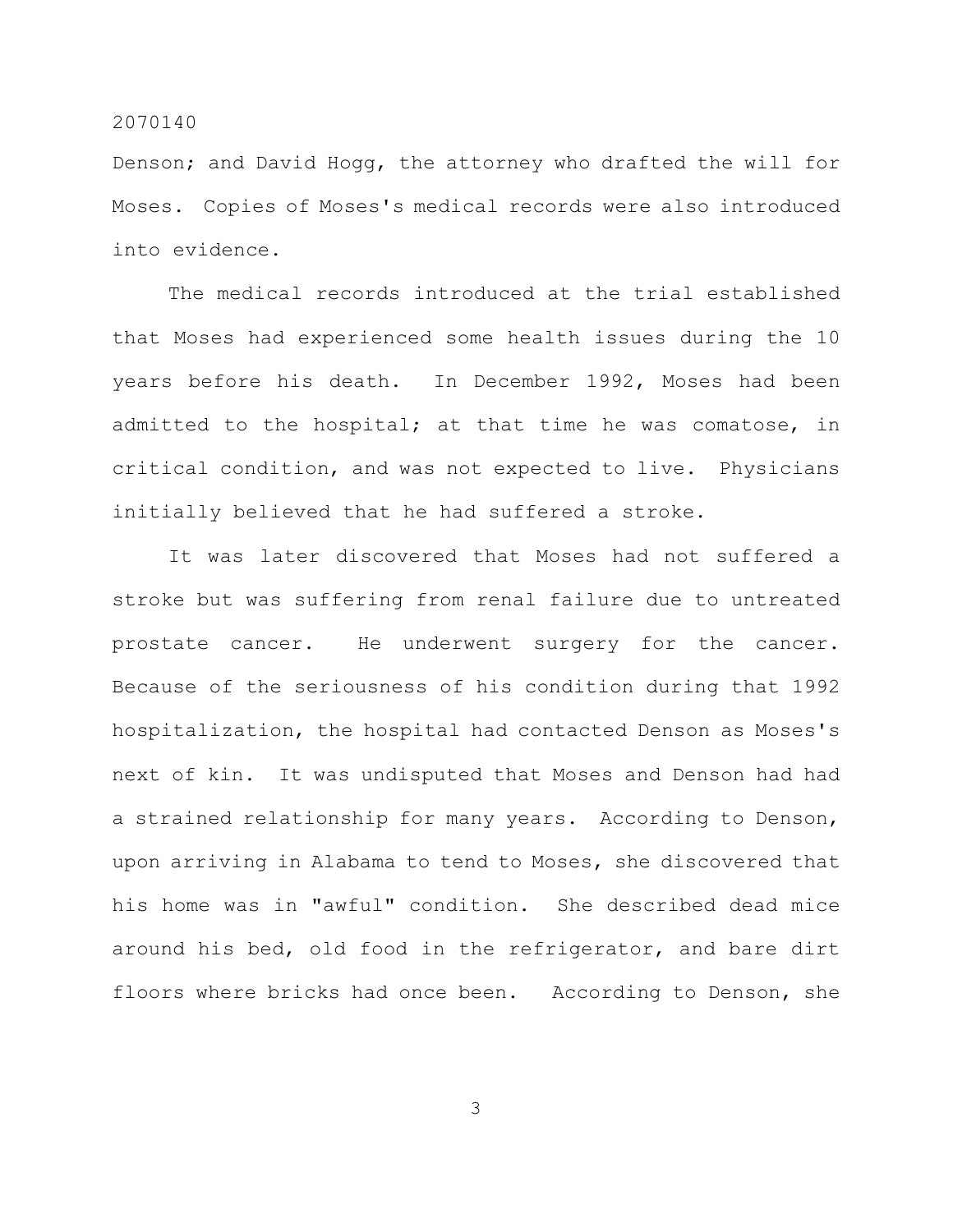had done some work at Moses's home to make it livable and safe.

Denson acknowledged that, because of the severity of Moses's medical condition, she had obtained a conservatorship over him. As a result of that conservatorship, Denson had withdrawn more than \$60,000 of Moses's money from his bank account and had closed that account, moving the money into a conservatorship account. Denson also had taken control of approximately \$60,000 in cash from Moses's home; according to Denson, she had taken Moses's money from his home because she had discovered Fred Plumb and his wife in Moses's home with the safe open; Moses kept the cash in that safe.

Moses fully recovered from his cancer, and he was discharged from the hospital on December 28, 1992. He returned to his normal lifestyle, caring for his horses. Denson testified that, after Moses had recovered, she had returned all the money to him. However, she admitted that Moses might have believed that she did not return all his money to him. Denson acknowledged that Moses had been unhappy about her taking control of his life in 1992 and that "he never got over it."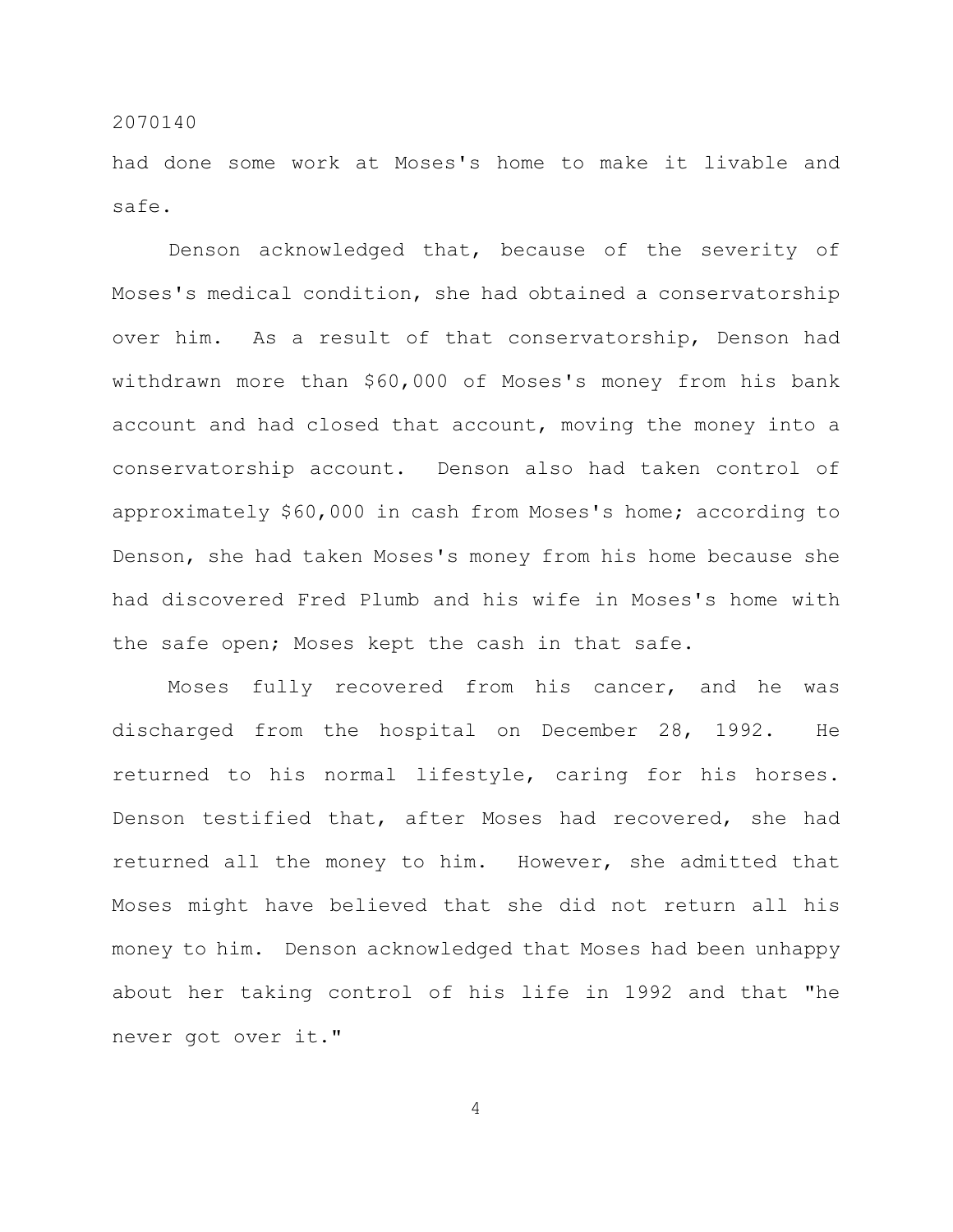In November 1995, Moses was again hospitalized and underwent surgery for bleeding duodenal ulcers. According to Dr. Reid, Moses had suffered a brief bout of delirium after this surgery. Dr. Reid believed that Moses's delirium possibly resulted from developing dementia, from a cognitive decline, or from changes consistent with Alzheimer's disease. The medical records from this hospitalization, however, made no mention of this delirium. Upon his discharge from the hospital, Moses again resumed his daily routine.

In late 1997 and early 1998, Dr. Reid reported that Moses's prostate-specific antigen ("PSA") levels were dramatically increasing, indicating to Dr. Reid that Moses's prostate cancer was recurring.<sup>1</sup> Dr. Reid scheduled an appointment with a urologist for Moses. Moses, however, failed to appear for that appointment. Dr. Reid made other appointments for Moses, but Moses failed to keep those appointments as well. This caused Dr. Reid concern regarding Moses's state of mind because, although it appeared that Moses's cancer had recurred, Moses was failing to see a

<sup>&</sup>lt;sup>1</sup>According to Dr. Reid, PSAs are normally found in low levels in men but, when found in elevated levels, are a "marker" for cancer.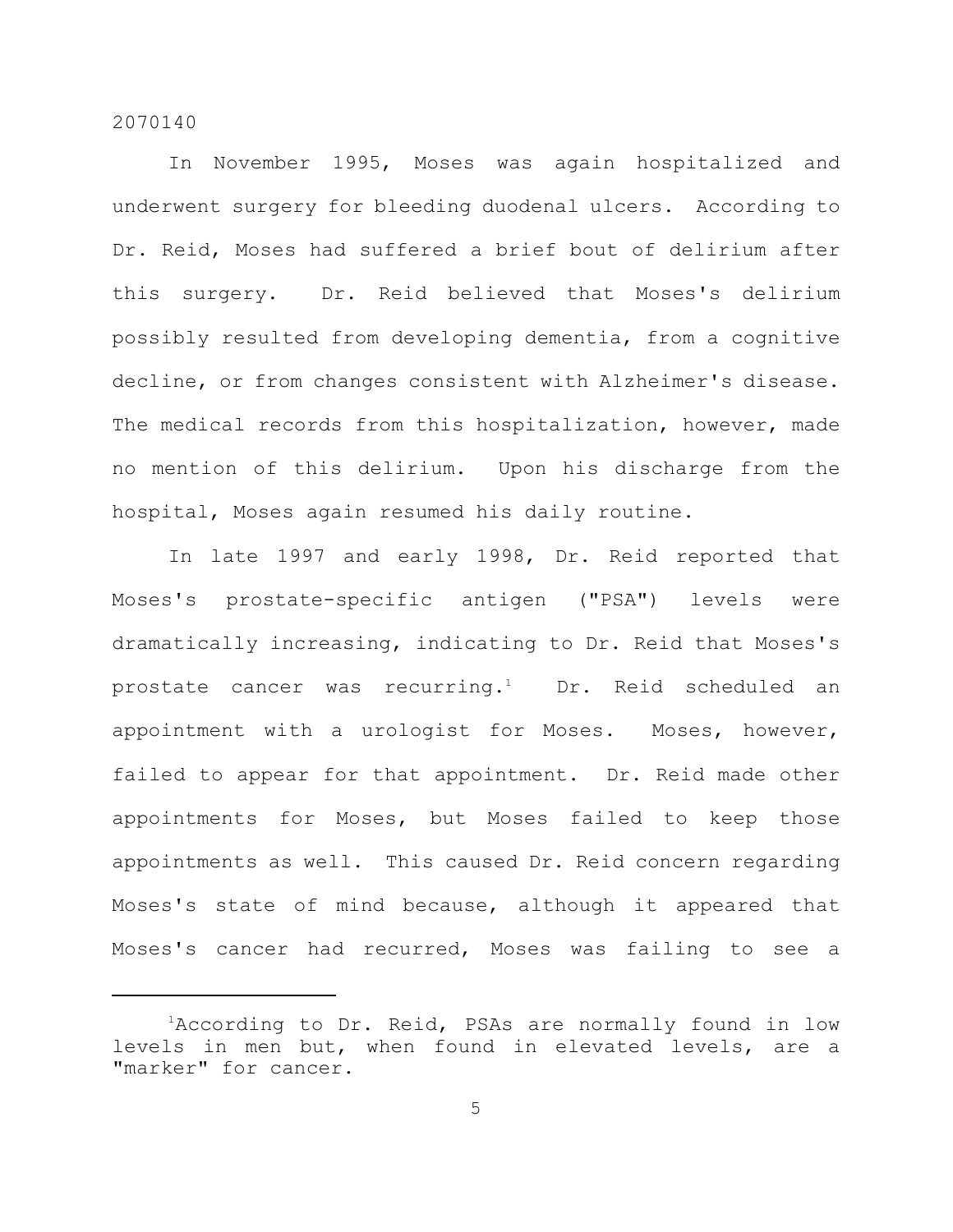specialist on that matter. However, Dr. Reid acknowledged that Moses had never been reliable regarding medical visits and had often failed to show up for scheduled appointments.

Dr. Reid again saw Moses in November 1998. Dr. Reid next saw Moses in April 1999, the month following the execution of his will. Virginia accompanied Moses on that visit, and during that visit Dr. Reid learned that they had married. Virginia assured Dr. Reid that Moses would take care of himself and see to his medical needs. The medical records indicate that, by July 1999, Moses had undergone radiation for recurrent prostate cancer. Despite that treatment, Moses died on September 17, 1999.

At the trial, Dr. Reid admitted that he had detected no neurological deficiencies in Moses as of October or November 1998 and that he had not seen Moses again until the April 1999 visit. Because he had had no interaction with Moses during the month of March 1999, Dr. Reid admitted that he could not form an opinion as to Moses's mental state on the day he had executed his will. Dr. Reid also acknowledged that it was typical of Moses not to keep scheduled doctor appointments.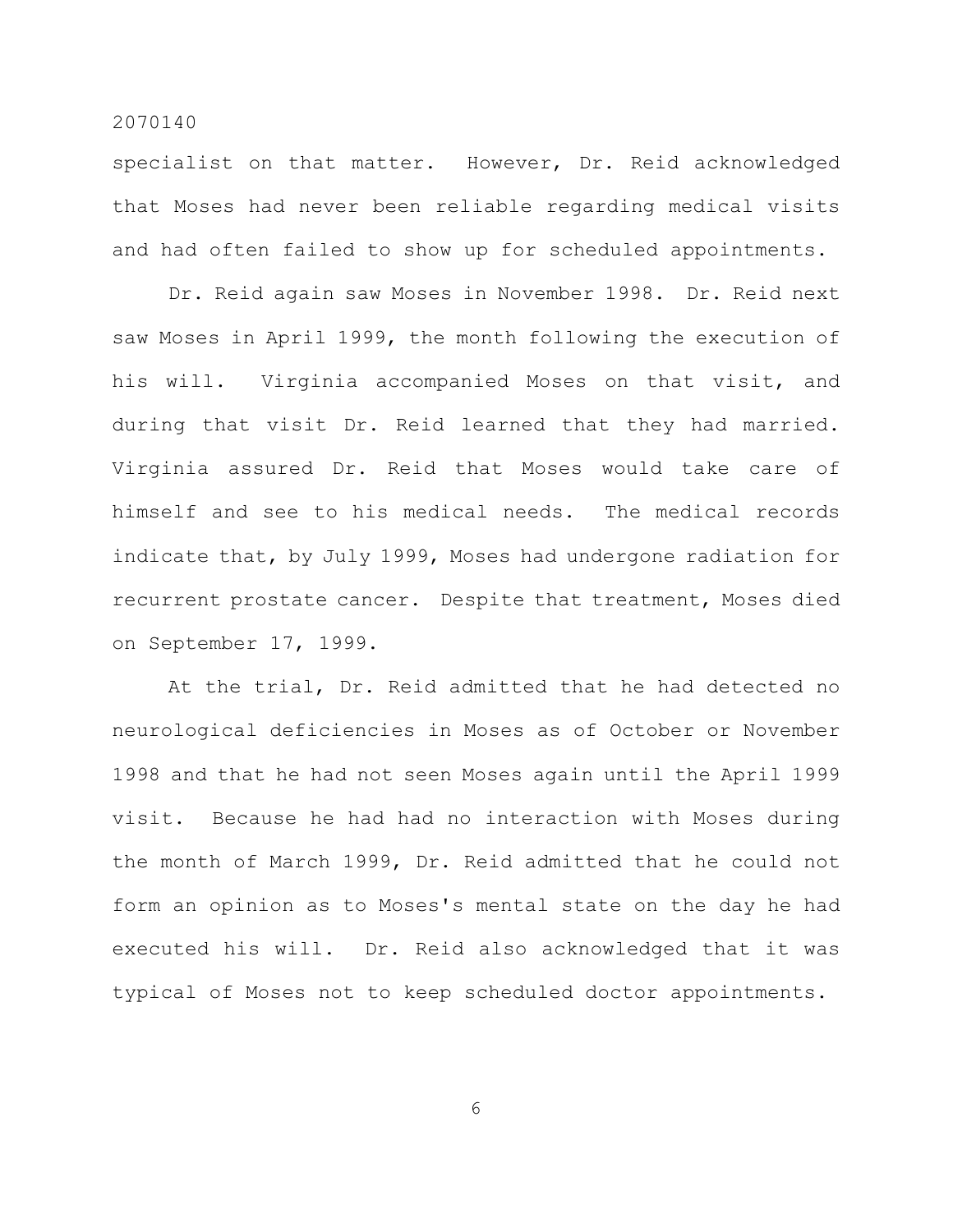Dr. Reid also admitted that, as of March 9, 1999, Moses would have known who Virginia and Denson were and how he felt about each of them. Dr. Reid also agreed that, in March 1999, Moses would have been able to understand that he was making a will and to understand that, as a result of that will, he was leaving his assets to Virginia rather than to Denson.

However, the following exchanges occurred without objection during Dr. Reid's testimony at the trial:

- "Q. [Counsel for Denson:] Do you have an opinion back on March 9 of 1990 whether or not [Moses] would have had the competency to understand the nature and the consequences of the business to be performed when he was executing a will?
- A. [Dr. Reid] It would be my opinion that he did not have the insight into making those decisions.
- "....
- "Q. [Counsel for Moses:] Do you know on March 9 of 1999 whether or not Mr. Robert Moses knew what his estate consisted of?
- "A. [Dr. Reid:] I don't know for sure, but I would question at this point if he knew what his estate consisted of."

According to Denson, Moses had told her on several occasions during 1999 that he was going to take care of Denson and her children. Denson testified that Moses had waited for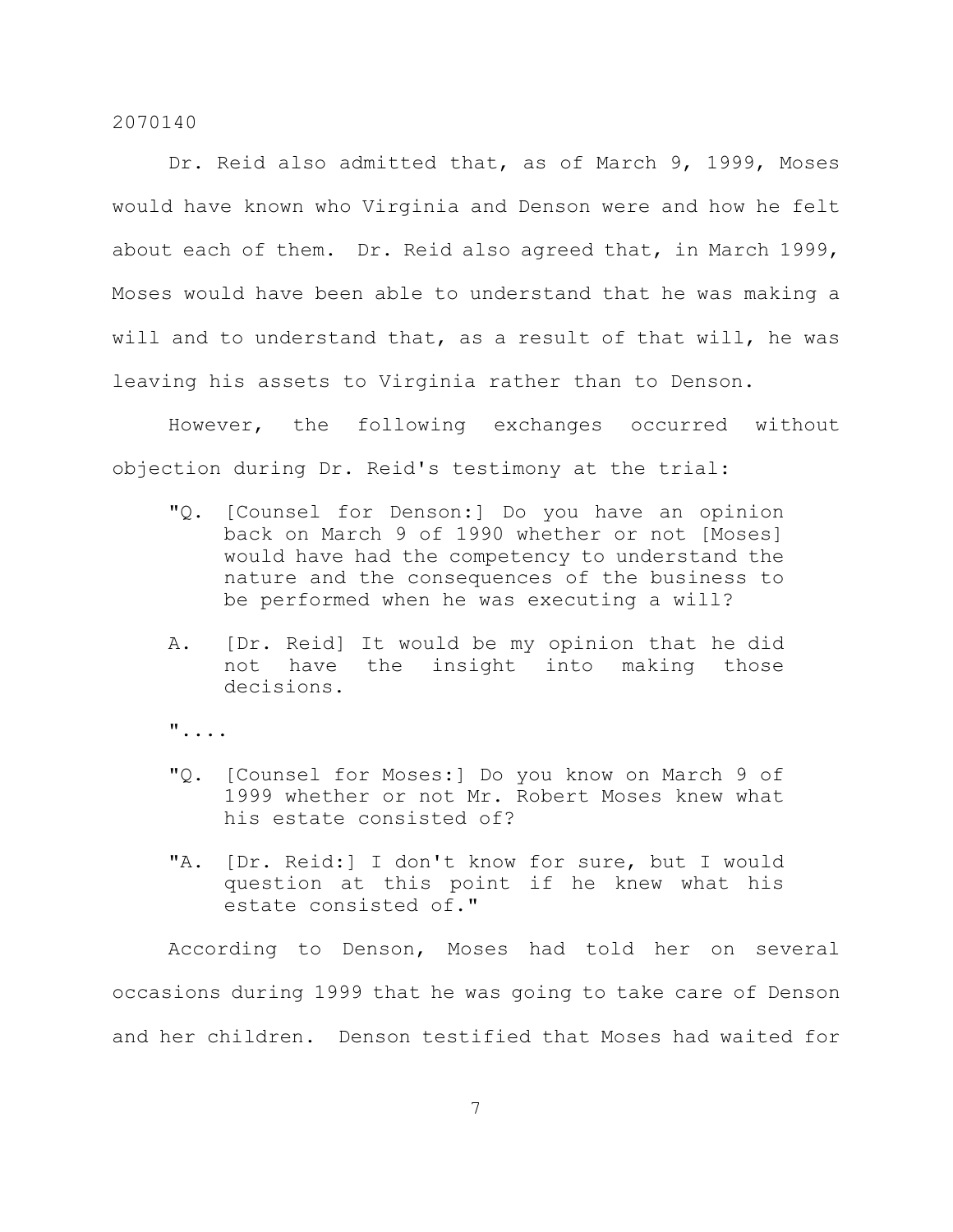some time to tell her that he had married Virginia and that he had never told her that he had executed a will. Denson claimed that after his hospitalizations, Moses had appeared to be "a totally different person." She claimed that he had repeated stories during the same visit, had been weaker than before, and had been frustrated that he could no longer care for his horses.

Denson also testified that Moses was a stickler for details but that he had signed a will containing multiple errors. She pointed out that the will had erroneously indicated that Moses lived in Houston County when he lived in Dale County. The will had referenced "my pickup truck" when, at the time of his death, Moses owned three pickup trucks. Denson also pointed out that the will had not specifically referenced a substantial number of savings bonds Moses held at the time of his death. She also asserted that the will had made no mention of Moses's horses, his most prized possessions. Denson also alleged that Moses did not typically sign his name as it was shown on the will.

David Hogg, an attorney, testified that he had met with Moses and Virginia regarding Moses's request to draft a will.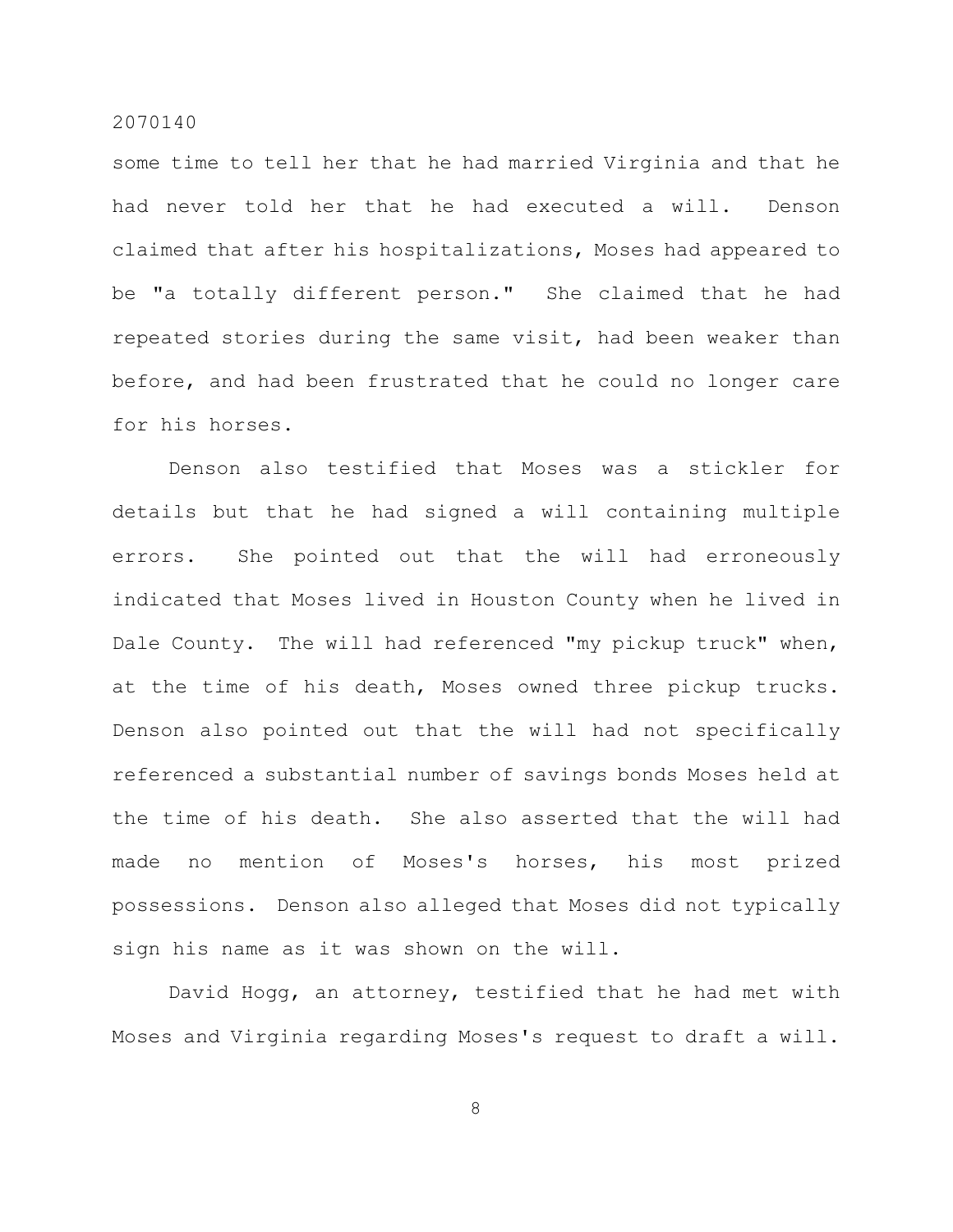Hogg remembered that Moses had wanted to leave all of his estate to his wife, Virginia, and that he specifically had not wanted his child, Denson, to receive any of his estate. Hogg noticed nothing out of the ordinary about Moses and Virginia, and, in Hogg's opinion, Moses appeared to be acting normally. Hogg testified that Moses had been absolutely capable of executing a will at that time. Regarding the errors in the will as to Moses's county of residence and the form of his name, Hogg testified that he had simply not done a very thorough job of proofreading the will.<sup>2</sup> Hogg also testified that, in preparing wills, he typically did not list all the testator's property and assets in the will, particularly when a testator wished to leave his entire estate to one person.

## Standard of Review

"'The standard of review applicable to a motion for directed verdict or judgment notwithstanding the verdict [now referred to as a preverdict and a postverdict motion for a judgment as a matter of law] is identical to the standard used by the trial court in granting or denying the motions initially. Thus, when reviewing the trial court's ruling on either motion, we determine whether there was sufficient evidence to produce a conflict warranting jury consideration. And, like the trial court, we

 $^{2}$ Other evidence was introduced indicating that Moses had, in the past, signed his name in various ways on documents.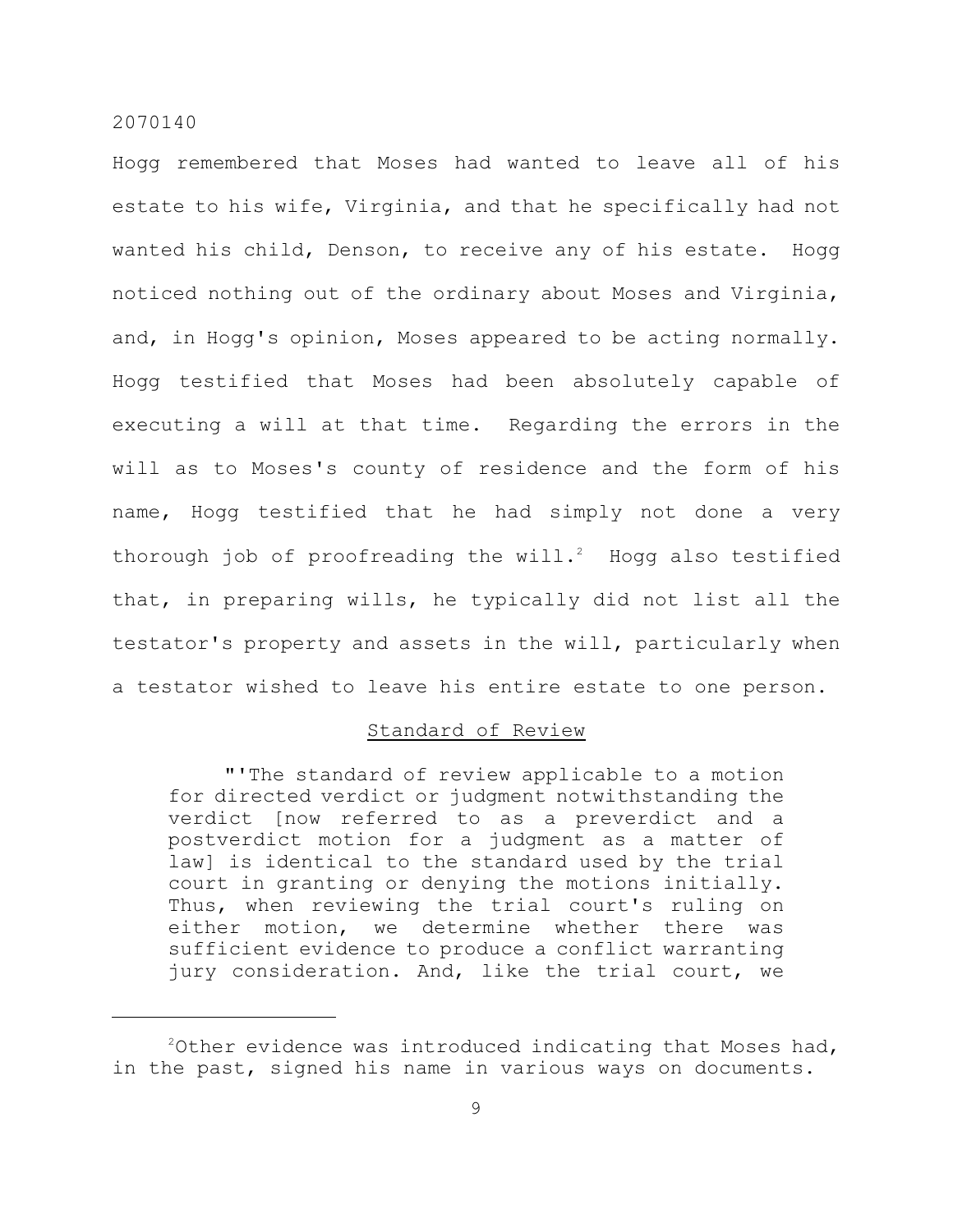must view any evidence most favorably to the nonmovant.'"

Glenlakes Realty Co. v. Norwood, 721 So. 2d 174, 177 (Ala.

1998) (quoting Bussey v. John Deere Co., 531 So. 2d 860, 863

(Ala. 1988)).

## Analysis

Section § 38.04 of the Alabama Pattern Jury Instructions

provides:

"MENTAL CAPACITY-DEFINITION

"The law presumes that every person of legal age has sufficient mental capacity to make a valid will.

"A person may be feeble, weakminded or capricious and still have (mental) (testamentary) capacity to make a will if he is able to have a decided and rational desire as to the disposition of his property.

"The court will now define what is required to have the mental capacity to make a will, which is known as testamentary capacity.

"The testator must have at the time of the execution of the will memory of mind sufficient to recall and understand:

"1. The property he is about to bequeath or devise.

"2. The objects of his bounty.

"3. The disposition he desires to make of his property.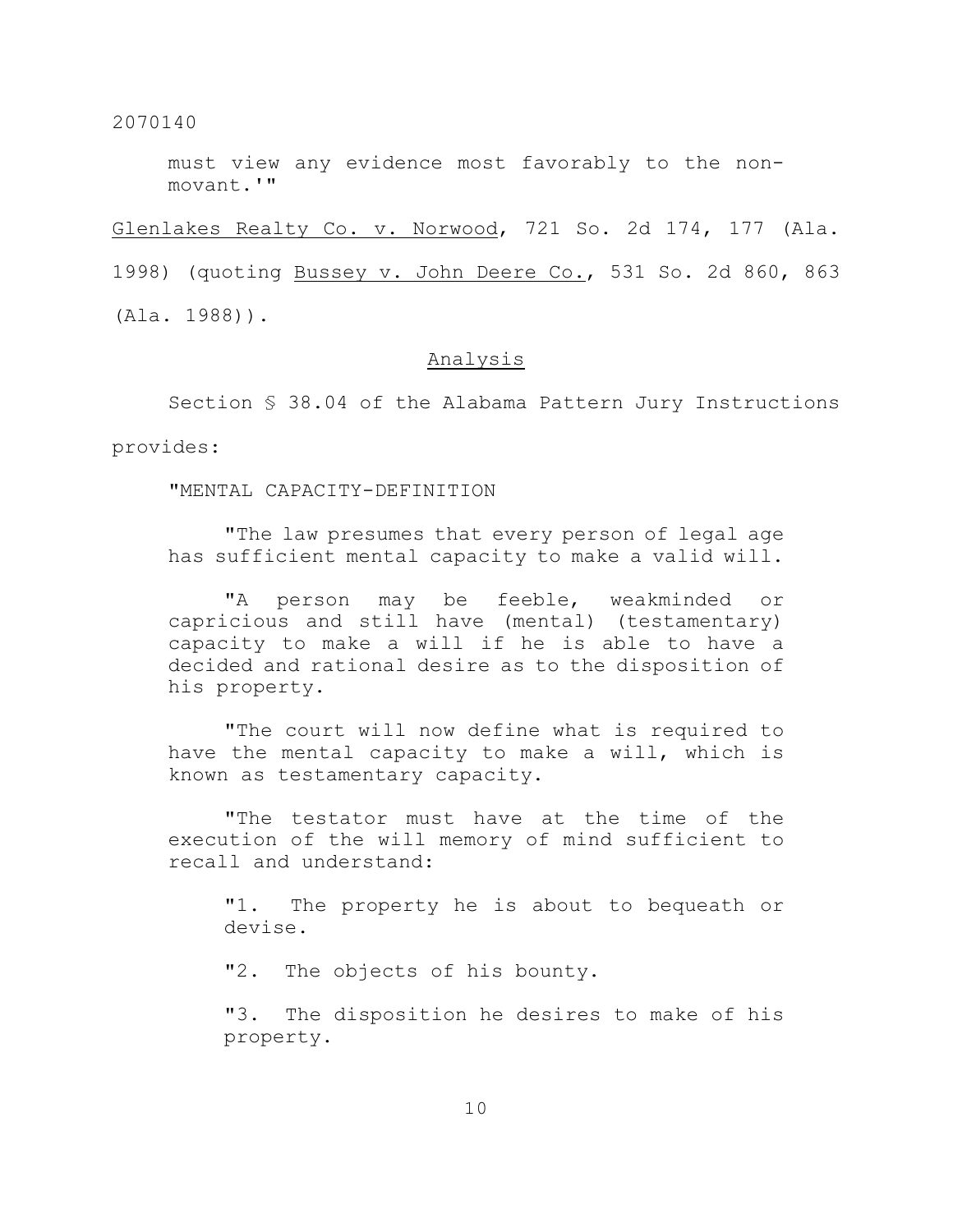"4. The nature and consequences of the business to be performed.

"5. The relation of these elements to each other."

2 Alabama Pattern Jury Instructions Civil § 38.04 (2d ed. 1993) (emphasis added). See also Ex parte Helms, 873 So. 2d 1139, 1147 (Ala. 2003) ("'Simply stated, if the testator knows his estate and to whom he wishes to give his property and understands that he is executing a will, he has testamentary capacity. A person may execute a valid will, even if he or she is not competent to transact ordinary, everyday affairs.'" (quoting Smith v. Vice, 641 So. 2d 785, 786 (Ala. 1994))); Fletcher v. DeLoach, 360 So. 2d 316 (Ala. 1978); and Horton v. Raspberry, 852 So. 2d 155 (Ala. Civ. App. 2002). The evidentiary standard to establish testamentary capacity is very low. Smith v. Vice, 641 So. 2d at 786 (recognizing that the showing required to establish testamentary capacity is not a high one).

Despite the low evidentiary standard required to be met to establish testamentary capacity, we conclude that the conflicting evidence in this case was sufficient to raise a question for the jury on this issue. Hogg believed that Moses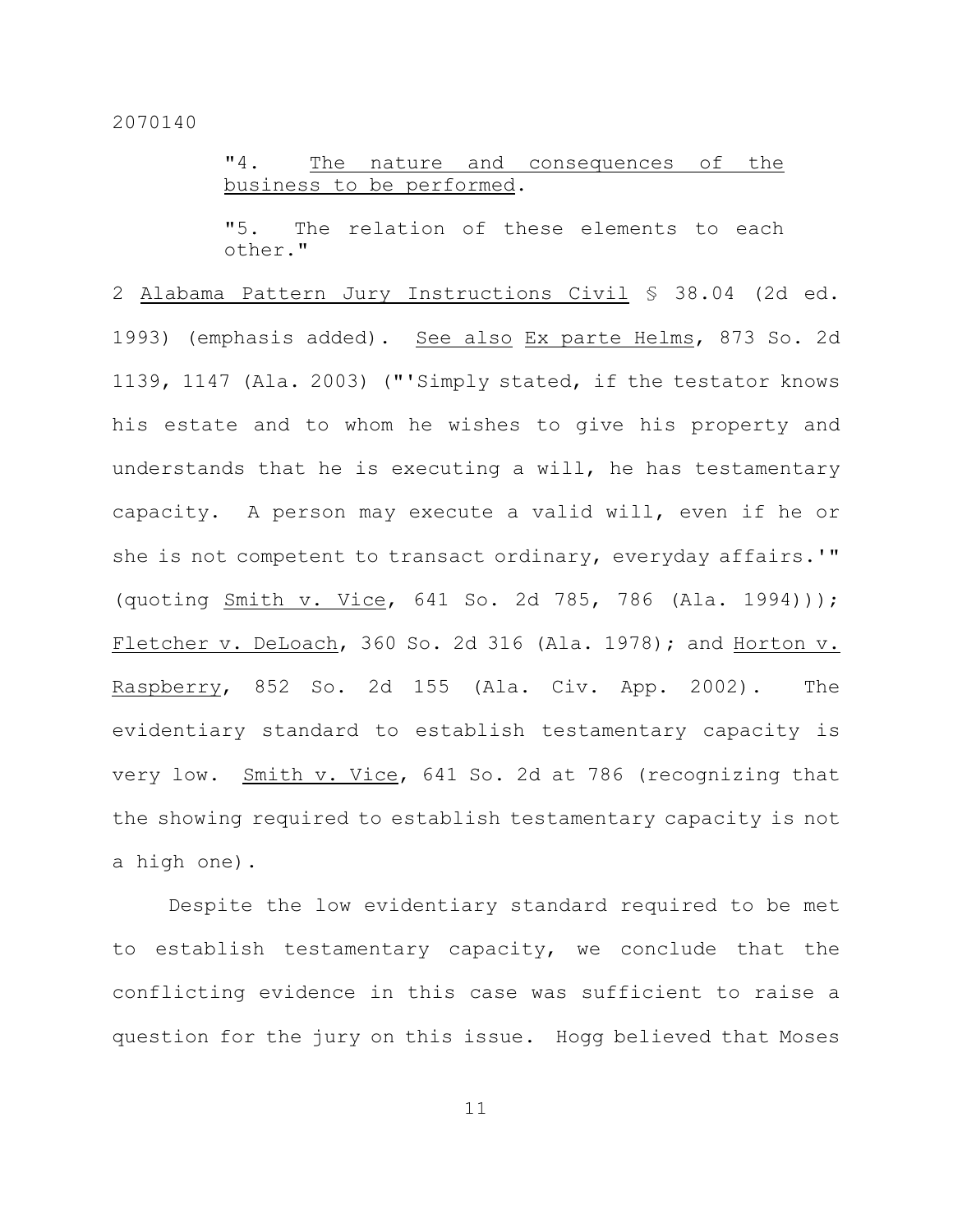was competent to execute his will on March 9, 1999; in contrast, Dr. Reid's testimony, although equivocal, appeared to question Moses's competency as of that date. Dr. Reid expressly questioned whether on March 9, 1999, Moses had the "insight" to understand the nature and consequences of the business to be performed when he was executing a will. Dr. Reid also questioned whether at that point Moses would have known the contents of his estate. Dr. Reid also testified that Moses had previously experienced a bout of delirium, which, Dr. Reid believed, indicated that Moses was possibly experiencing a "cognitive decline or possible changes consistent with Alzheimer's."

In reviewing on appeal a judgment as a matter of law, we must view the evidence in a light most favorable to the nonmovant, in this case, Denson. Glenlakes Realty Co. v. Norwood, 721 So. 2d at 177; Bussey v. John Deere Co., 531 So. 2d at 863. When conflicting evidence as to one of more of the essential elements of the nonmovant's claim has been presented, a question of fact for the jury is presented. We,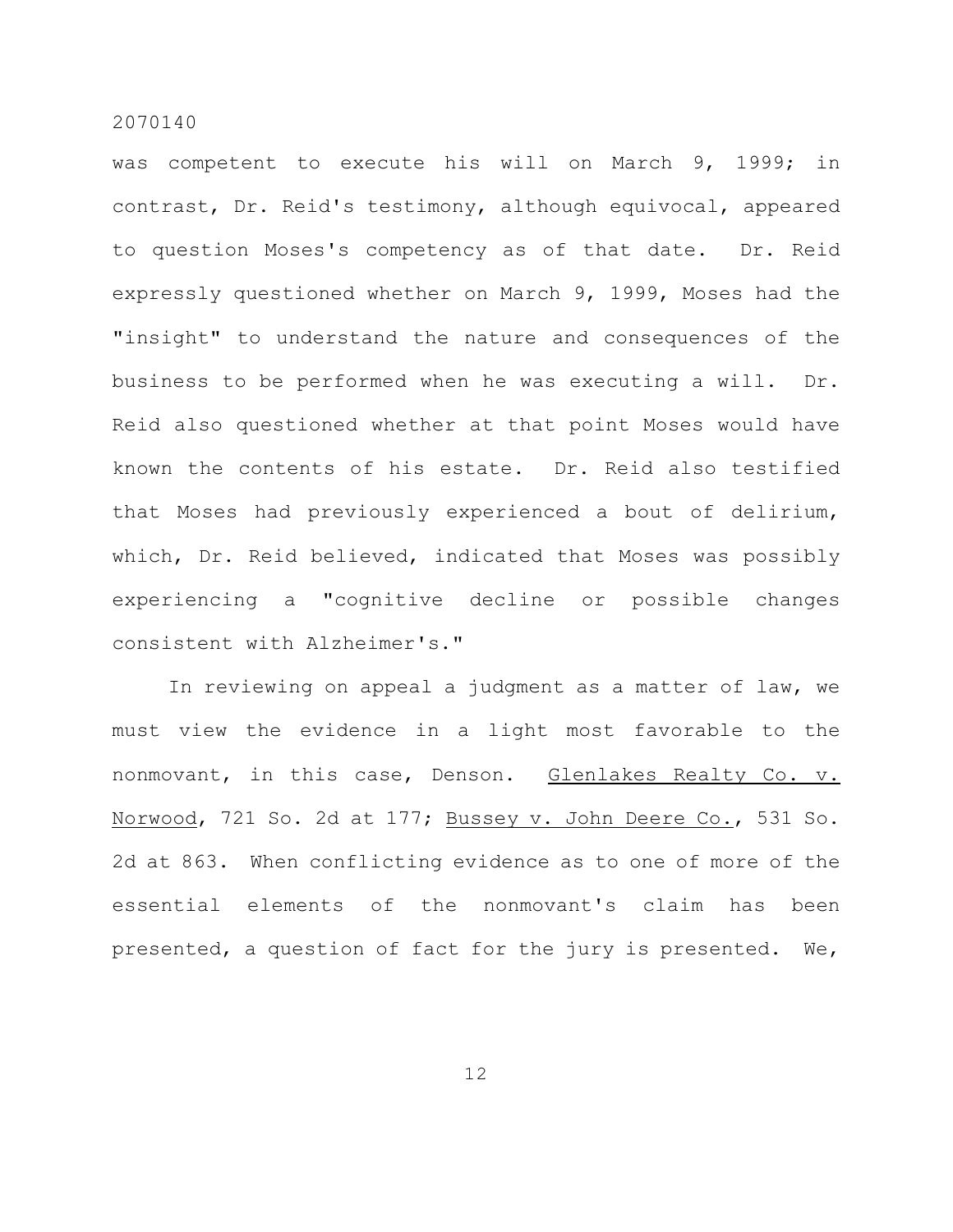therefore, reverse the circuit court's judgment and remand the case for further proceedings consistent with this opinion.

REVERSED AND REMANDED.

Pittman and Thomas, JJ., concur.

Bryan, J., concurs in the result, without writing.

Thompson, P.J., dissents, with writing.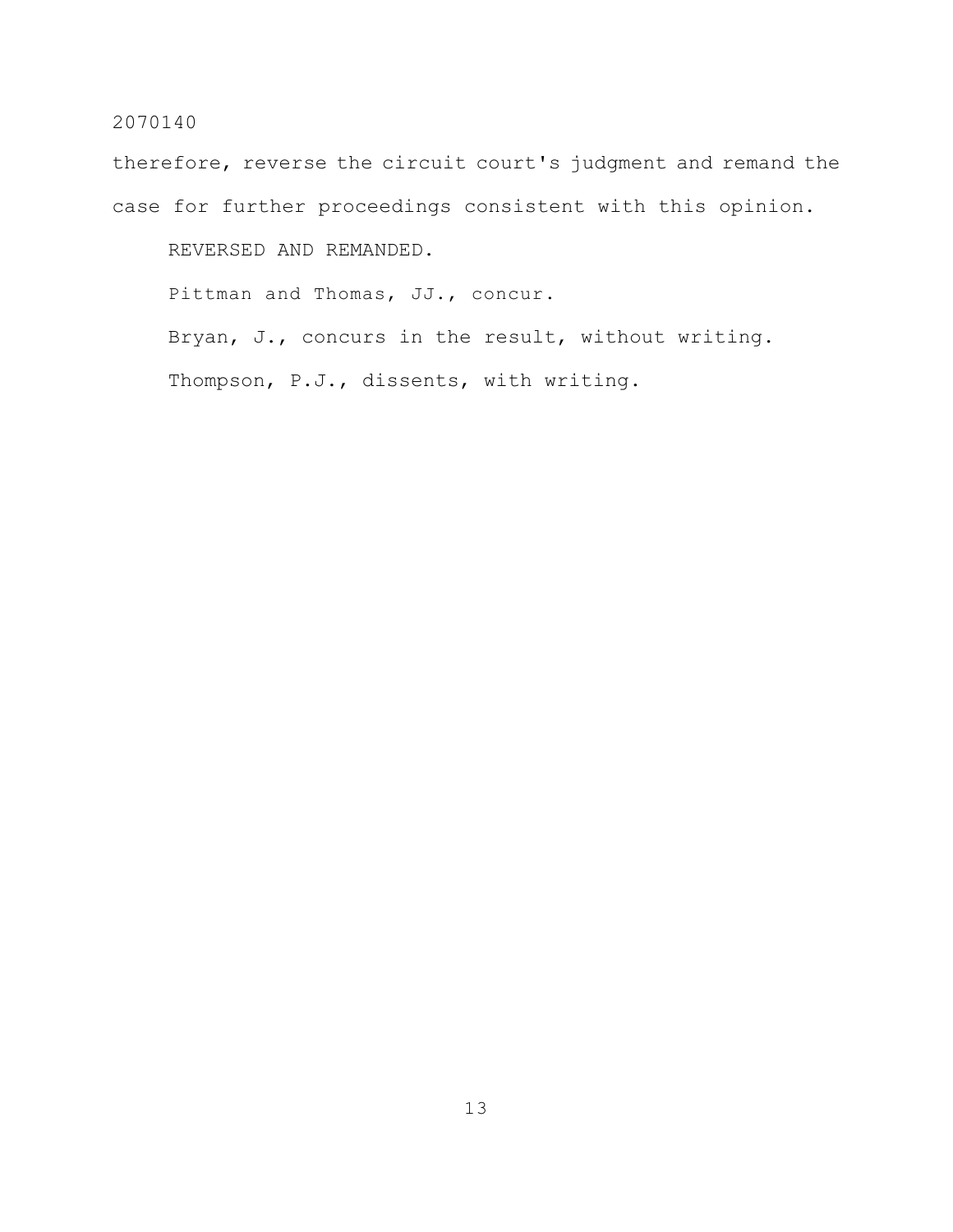THOMPSON, Presiding Judge, dissenting.

After reviewing the record, I conclude that Terry Denson failed to meet the burden required to submit the issue of Robert Moses's testamentary capacity to a jury. Accordingly, I must respectfully dissent.

"'An appellate court, when reviewing a ruling on a motion for a judgment as a matter of law, uses the same standard the trial court used initially in granting or denying the motion. Regarding questions of fact, the ultimate question is whether the nonmovant presented sufficient evidence to allow the case or the issue to be submitted to the jury for a factual resolution. ... [T]he nonmovant must present "substantial evidence" in order to withstand a motion for a judgment as a matter of law. A reviewing court must determine whether the party who bears the burden of proof has produced substantial evidence creating a factual dispute requiring resolution by the jury. In reviewing a ruling on a motion for a judgment as a matter of law, this Court views the evidence in the light most favorable to the nonmovant and entertains such reasonable inferences as the jury would have been free to draw.'"

Jim Walter Homes, Inc. v. Nicholas, 843 So. 2d 133, 135 (Ala.

2002) (quoting Bell v. T.R. Miller Mill Co., 768 So. 2d 953,

956 (Ala. 2000)) (emphasis added).

The issue presented to the circuit court and to this court is whether Denson presented "substantial evidence" in support of her claim that Moses lacked testamentary capacity.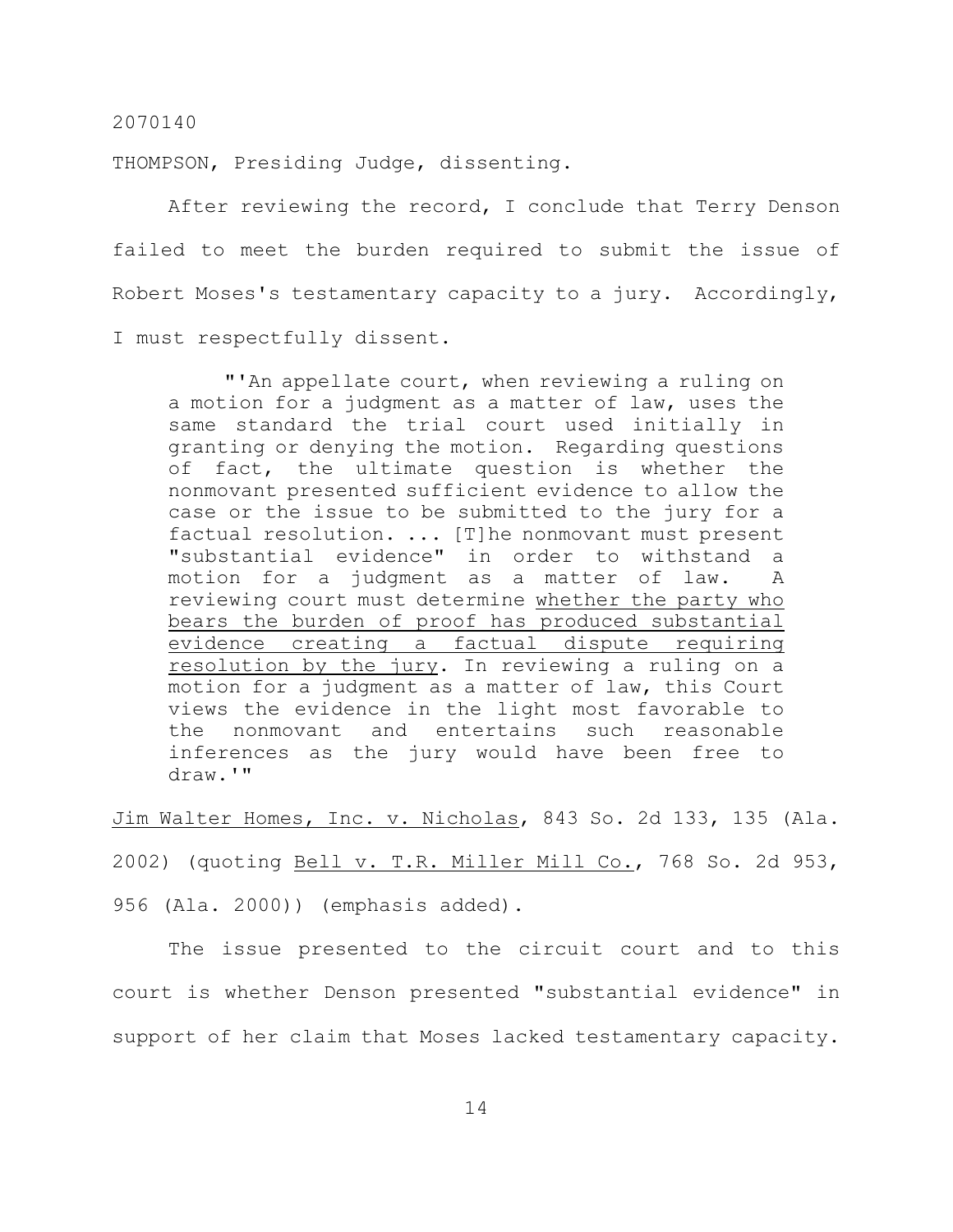Jim Walter Homes, Inc. v. Nicholas, supra. "Substantial evidence" is "evidence of such weight and quality that fair-minded persons in the exercise of impartial judgment can reasonably infer the existence of the fact sought to be proved." West v. Founders Life Assurance Co. of Florida, 547 So. 2d 870, 871 (Ala. 1989); see also § 12-21-12(d), Ala. Code 1975.

In discussing the requirements necessary to show testamentary capacity, our supreme court has explained:

> "'The law presumes that every person has the capacity to execute a will, and the burden is on the contestant to prove the lack of testamentary capacity. To possess testamentary capacity, one must be able to recall the property to be devised, the desired disposition of the property, and the persons to whom he or she wishes to devise the property. In Fletcher v. DeLoach, 360 So. 2d 316 (Ala. 1978), the Court described in detail the broad evidentiary inquiry that must be made when testamentary capacity is at issue:

> > "'"'Evidence is competent to prove conduct and language at various times and places indicating an unhealthy mental condition, and the more extensive the view the safer is the determination reached.'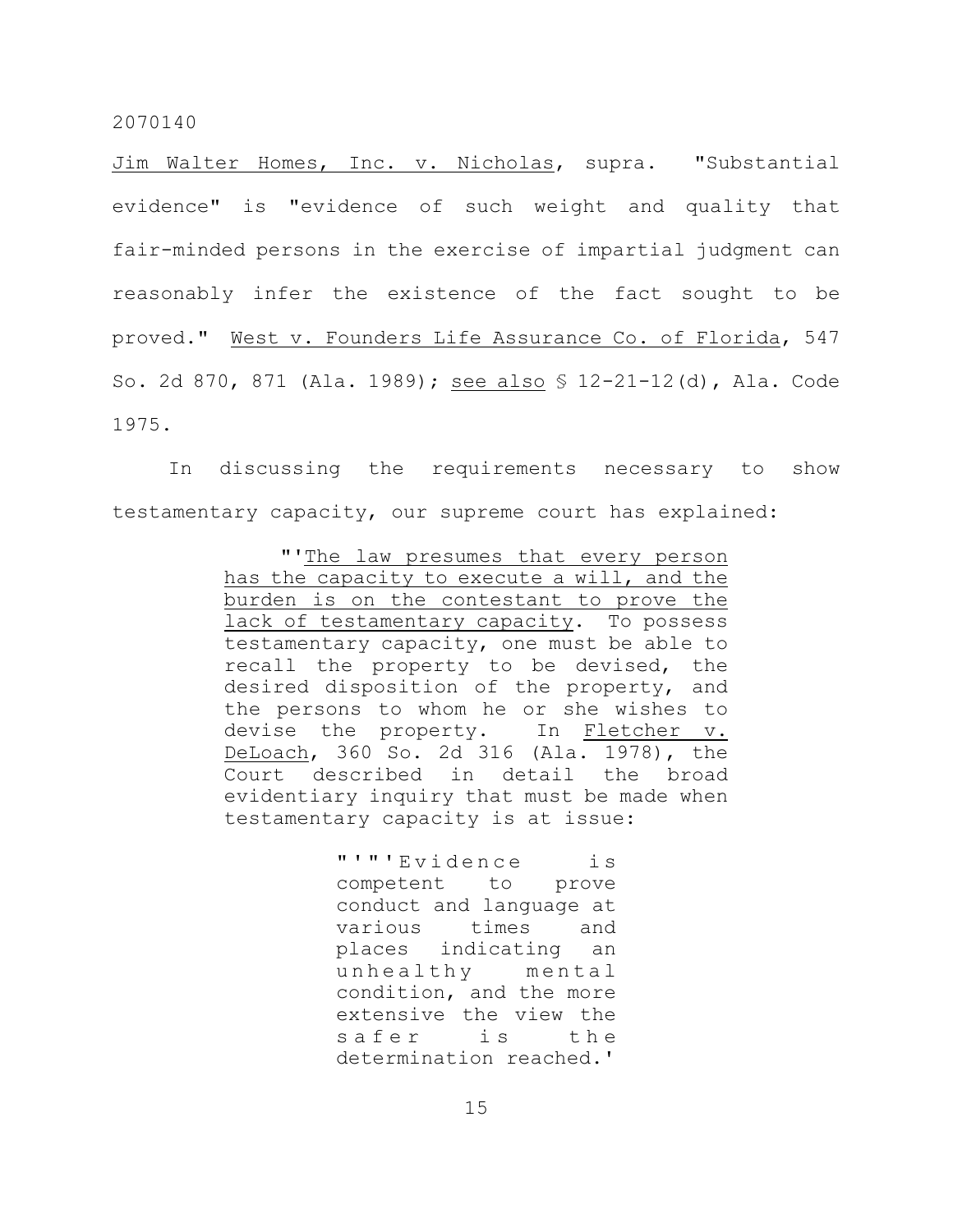"'"[Tucker v. Tucker, 248 Ala. 602, 610, 28 So. 2d 637, 644 (1946).] Thus, evidence offered as to the mental and physical condition of the testatrix, either before or immediately after execution of the will, is admissible since it tends to indicate her condition when the will was signed. Likewise, testimony regarding the testatrix's 'conversations, deportment, acts, and appearance' has been found to be competent on the issue of testamentary capacity."

"'360 So. 2d at 318 (citations omitted).'

"Allen v. Sconyers, 669 So. 2d 113, 117-18 (Ala. 1995) (citations omitted and emphasis added).

"'Simply stated, if the testator knows his estate and to whom he wishes to give his property and understands that he is executing a will, he has testamentary capacity. A person may execute a valid will, even if he or she is not competent to transact ordinary, everyday affairs.'"

Ex parte Helms, 873 So. 2d 1139, 1147 (Ala. 2003) (some emphasis in original; some emphasis added).

This court must presume, as did the circuit court, that Moses had testamentary capacity at the time he executed the will. Ex parte Helms, supra (citing Allen v. Sconyers, 669 So. 2d 113 (Ala. 1995)). In opposition to Denson's challenge,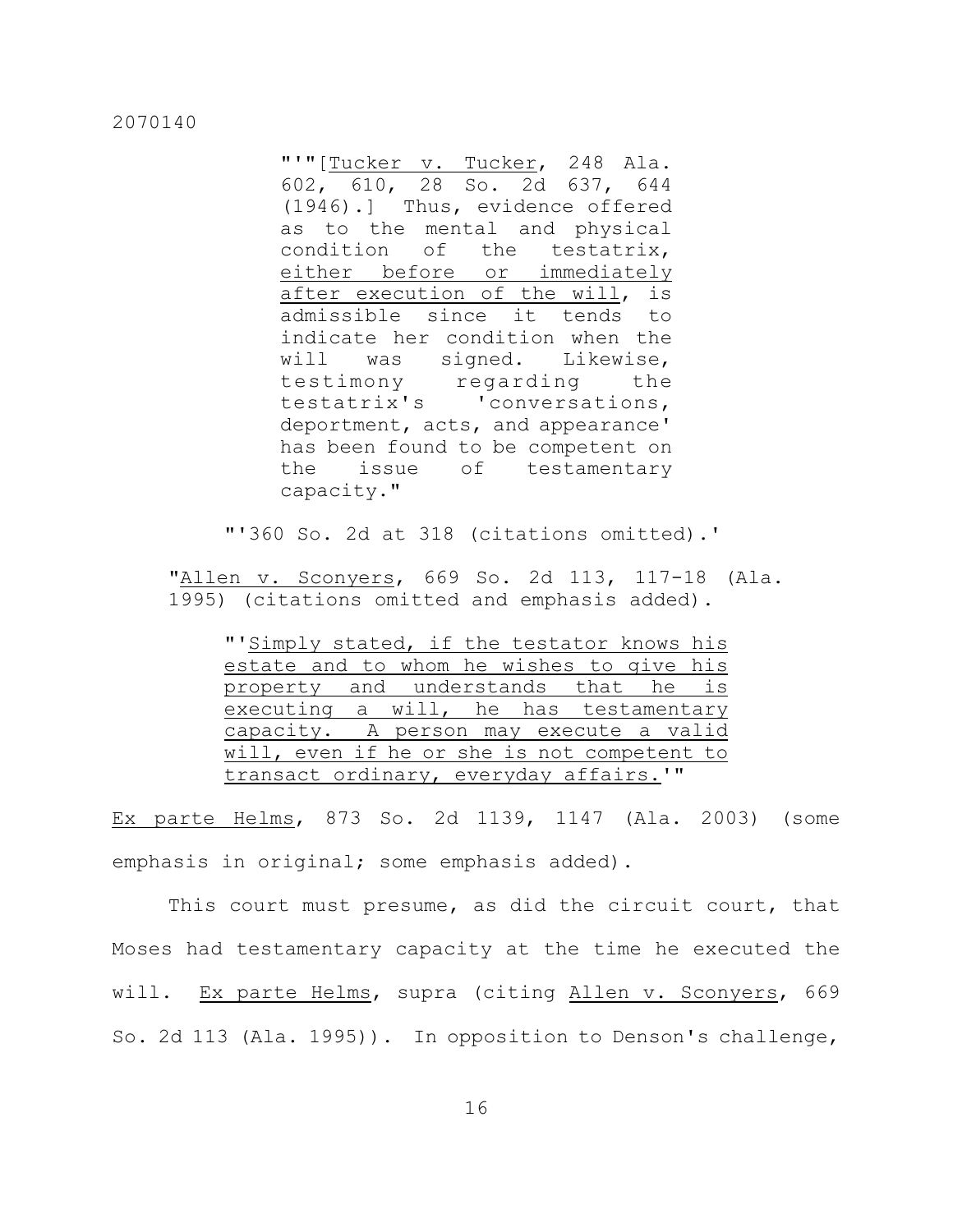Virginia Moses ("Virginia") submitted the testimony of David Hogg, the attorney who drafted Moses's will. Hogg testified that during both occasions he dealt with Moses concerning the will, he believed Moses had testamentary capacity. Hogg also testified that he clearly remembered that Moses desired to execute a will that omitted his child, which tends to support Hogg's determination that Moses knew his estate, knew that he was executing a will, and knew to whom he desired to give his property. See Ex parte Helms, supra.

In attempting to defeat the presumption that Moses had testamentary capacity at the time he executed the will, Denson presented evidence that merely calls into question whether Moses had testamentary capacity at the time he executed the will. Dr. Calvin Reid, Moses's treating physician, expressed doubts as to whether Moses had testamentary capacity at the time he executed the will, but there was no direct evidence indicating that Moses actually lacked testamentary capacity at that time. Dr. Reid expressed concern that Moses possibly had experienced a cognitive decline or was in the early stages of Alzheimer's disease; however, Dr. Reid had not diagnosed Moses as having such a condition, nor did he have contact with Moses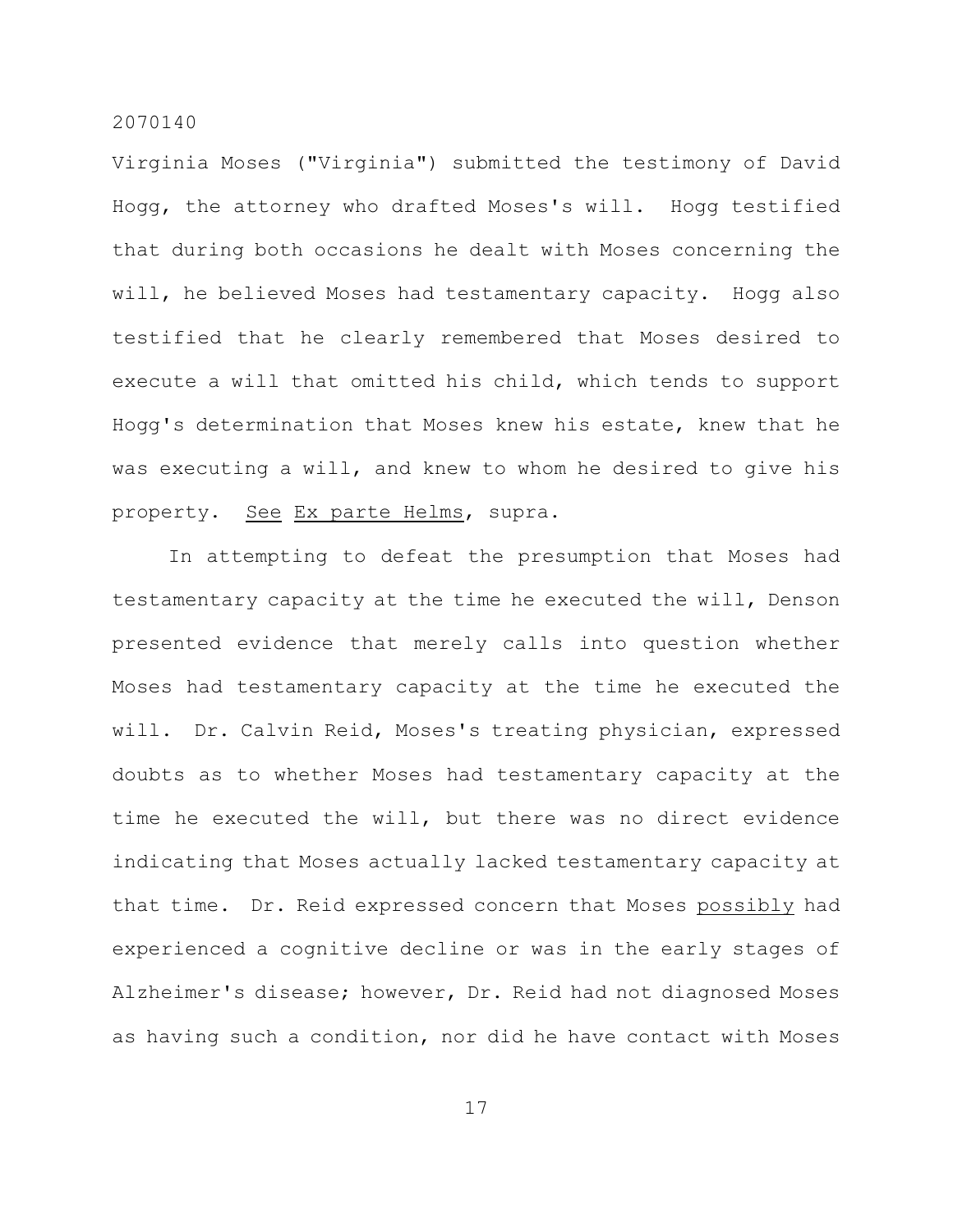at the time Moses executed the will. At most, the evidence indicates that Moses had had a bout of delirium while receiving medical treatment in the hospital. I do not believe that the evidence was sufficient to call Moses's testamentary capacity at all times after the period of delirium into question, much less to create a question of fact as to whether he possessed such capacity. An issue such as insanity or a cognitive decline should be shown to be a consistent and continuing condition in order to establish that that condition prevented the testator's ability to form the requisite level of testamentary capacity. Camp v. Dobson, 228 Ala. 32, 152 So. 38 (1934).

The burden is on the contestant to show a lack of testamentary capacity. Ex parte Helms, supra; Smith v. Vice, 641 So. 2d 785, 786 (Ala. 1994). Hogg's testimony, particularly his testimony pertaining to Moses's intention to omit Denson from his will, indicates that Moses had testamentary capacity when he executed the will. See Smith v. Vice, 641 So. 2d at 787-88 ("The fact that, in a discordant family, a testatrix may perceive her daughter's actions in obtaining a lunacy warrant for her arrest as unfavorable, and